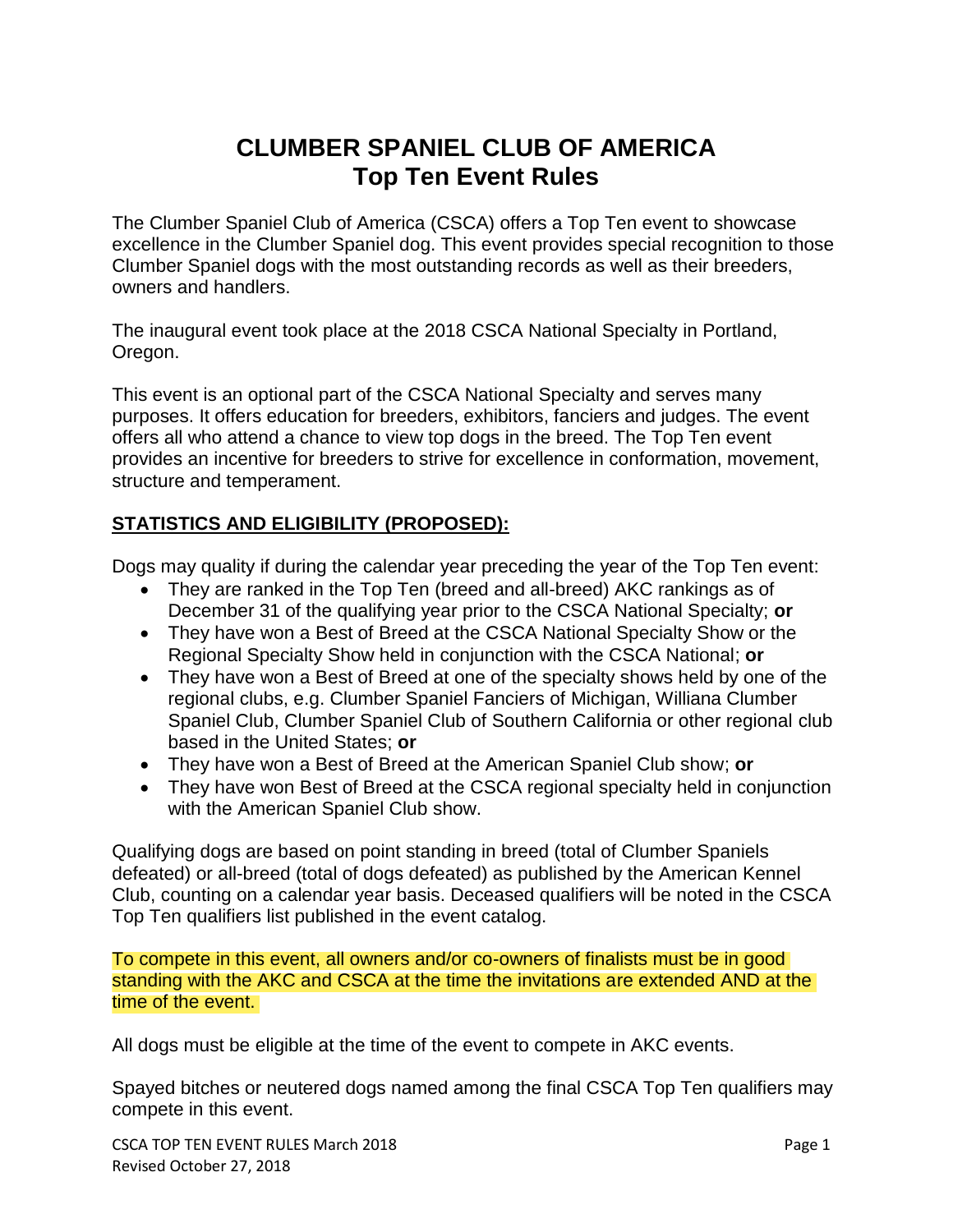Top10 Committee members or their immediate family members may not exhibit a dog owned or co-owned by them in the competition for Top10. These dogs may be entered for 'Exhibition Only' and compete for the People's Choice Award.

All previous Top Ten winners are invited to attend the event for 'Exhibition Only,' as they are ineligible to compete for any future Top Ten award.

## **INVITATIONS AND BRIEFING PACKET:**

The CSCA Top Ten qualifiers will be sent an invitation to participate in the event. There is an entry fee to be returned with the entry form and other required information accompanying the invitation by the noted deadline on the entry form.

#### **Invitation packets include:**

- Formal Invitation
- Entry Form (includes catalog advertisement form)

#### **Exhibitor Information packets include:**

- Judging Procedures & Score Sheet
- Instructional information
- Reference to the *CSCA Top Ten Guidelines* document is available on www.*[clumbers.org](http://www.clumbers.org/)* under club documents*.*

### **JUDGES**:

There will be three (3) judges for the CSCA Top Ten Event. The judges may not exhibit any dogs at the National Specialty, Regional Specialty, or Sweepstakes during the National Week. There will be one judge from each of the following three categories:

- 1. **Breeder** a Spaniel Breeder in good standing with the CSCA or their parent club and home-country Kennel Club. The Breeder must not own or co-own a dog in the CSCA Top Ten competition.
- 2. **AKC Multi-Breed Judge** a person approved by AKC to judge Clumber Spaniels; not a breeder or owner of Clumber Spaniels.
- 3. **Professional Handler** a person in good standing with the AKC or their homecountry kennel club and licensed preferred.

### **CATALOGS/PROGRAMS:**

Each year a catalog is prepared exclusively for the CSCA Top Ten Event. They are available for sale to spectators just prior to the scheduled starting time of the event and during the remainder of the CSCA National week.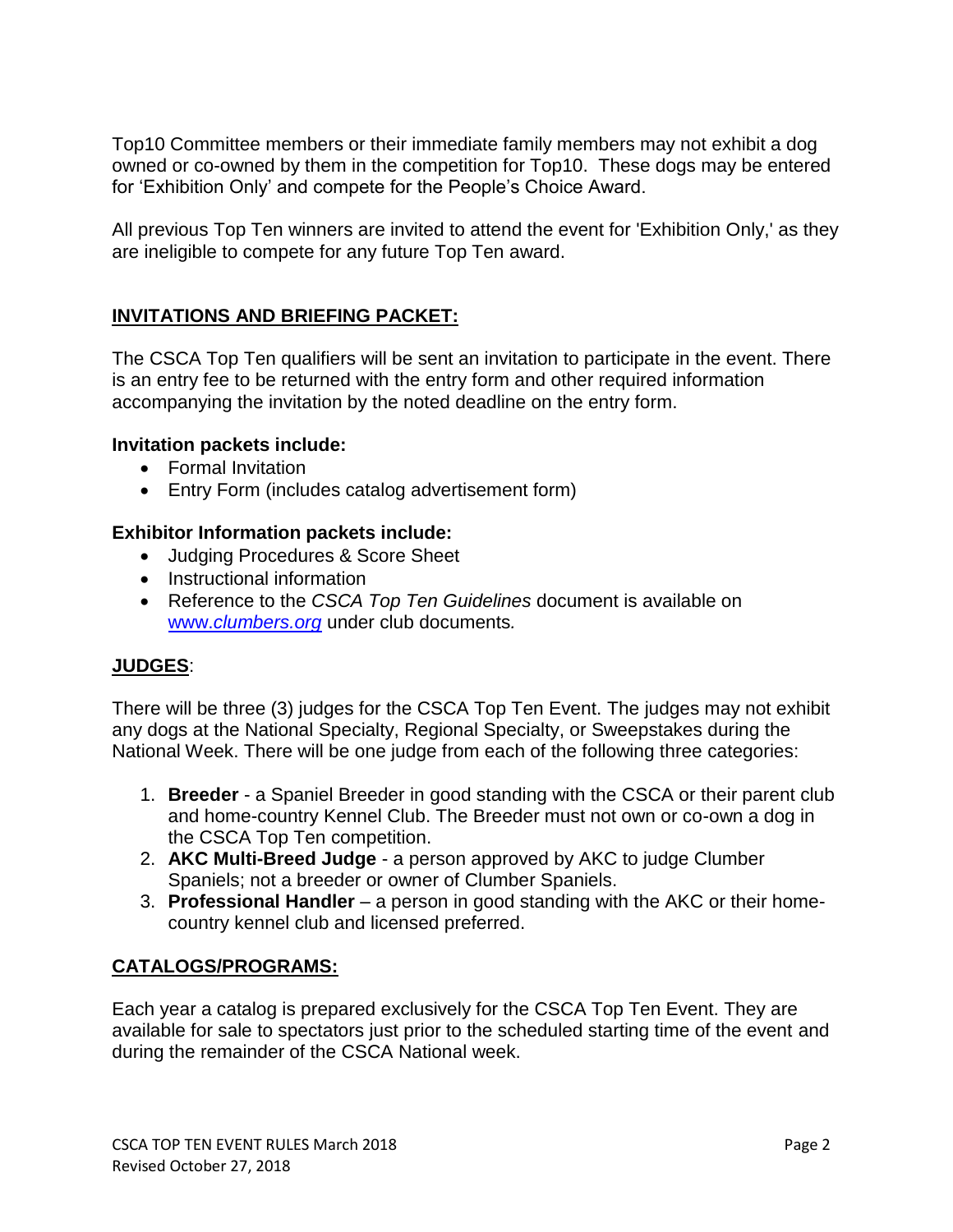The catalog contains a page for each competitor, with photograph and text supplied by the dog's owner. A profile of each judge is included along with a sample score sheet and judge procedures.

The catalog shall list by year all of the previous Top Ten and People's Choice winners and the judges.

## **EVENT SCHEDULING:**

The CSCA Top Ten Event will be held during the CSCA National Specialty week and prior to the National Specialty Show.

The Draw for armband numbers and the order of competition will be held at least onehalf hour before the beginning of the competition.

The winners are announced immediately at the conclusion of the event.

### **PRIZES**:

**Participants:** All exhibitors who have entered the CSCA Top Ten Event will receive a commemorative rosette that includes their dog's name.

**Winner:** The dog judged overall winner will take home a rosette.

**People's Choice Award:** At the same time as the Top Ten dogs are being judged, spectators can participate as People's Choice ringside judges, placing a single vote for their top dog in the appropriate ballot box provided. Votes are tallied at the end of the evening and the winner of the People's Choice Award will be announced at the conclusion of the event. The winner of the People's Choice Award will take home a rosette.

All prizes will be awarded at the conclusion of the CSCA Top Ten Event, that evening.

#### **EVENT PROCEDURES:**

Entrants and handlers will only be allowed to compete if at least one representative of the entrant attends the exhibitor briefing held at least 30 minutes prior to the event commencement.

#### **Exhibitor Briefing:**

- 1. Check in with the Top Ten Committee
- 2. Receive armband
- 3. Receive instructions and order in which the participants will enter the ring
- 4. Participants will be given instructions regarding when to be ringside, where to wait, and specific ring/judging procedures.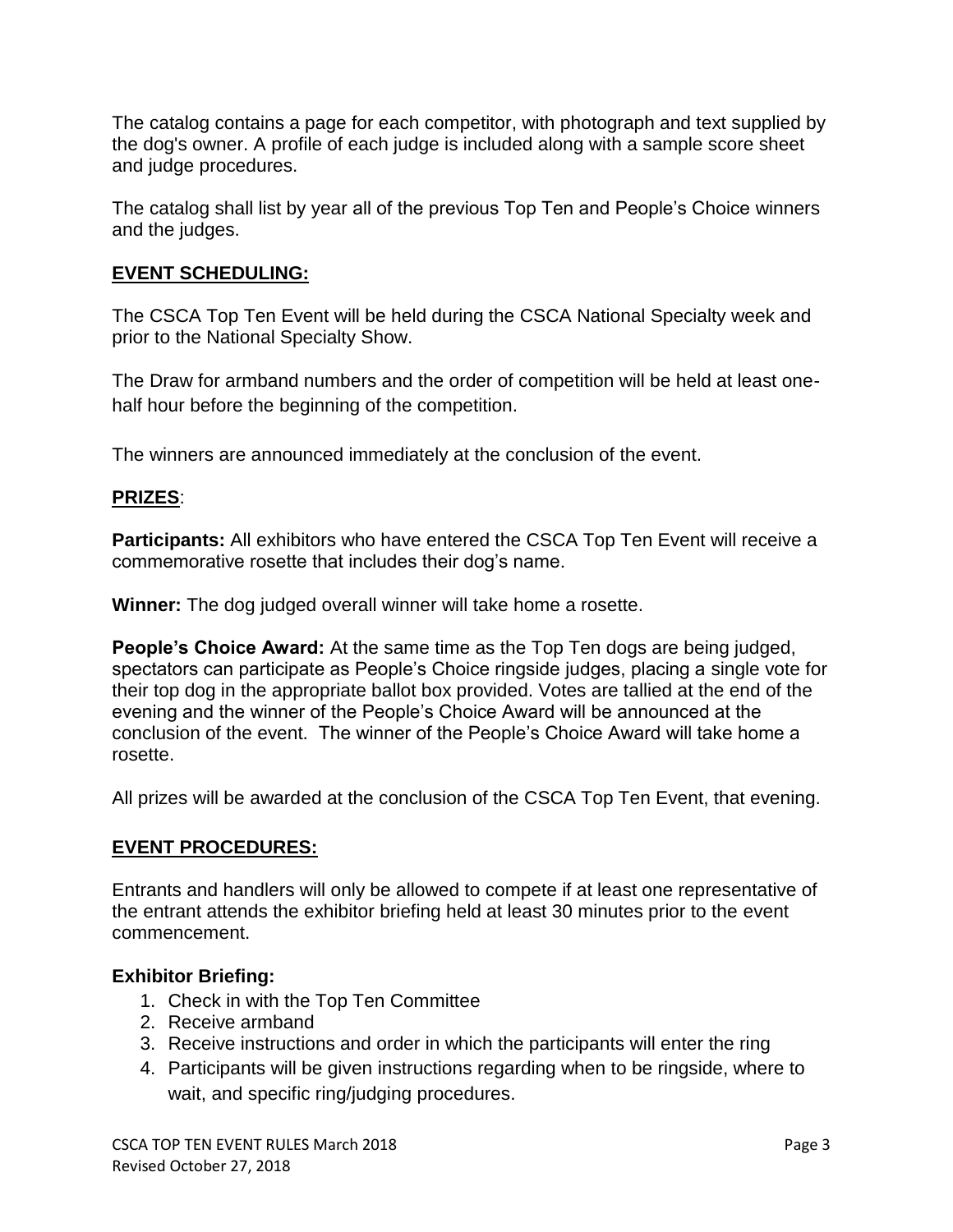**Attire for the Top Ten Event:** This event is considered to be a formal event and as such formal, gala type attire is encouraged to be worn at the event, both by attendees and handlers. Costuming or props of any kind, but not limited to, anything worn on the dog are prohibited. There shall be NO extraneous props for the handler, as well. This event is about showcasing the dogs and their road to this prestigious Top Ten event. The dogs themselves should be showcased alone in a manner similar to any other AKC conformation event.

#### **Judging Procedure:**

- 1. After all Top Ten competitors are viewed in the ring as a group, each dog will be judged individually. Each dog, as determined in exhibition order, will enter the ring and pose for "First Impression." Judges assign a score of 1-10 (10 being the highest) at this time to be used only in a case of tie points using the breed standard. The dog will then be moved down and back, and in a circle while all three judges watch, and the judges will score the dog for movement. The dog will then be examined and scored completely by the three judges, each judge touching and examining the dog as he/she sees fit. The dog will then circle the ring and exit. This process will be repeated until all dogs have been scored.
- 2. All dogs will be scored by each judge using the scale of points as provided in the AKC approved standard for the Clumber Spaniel.
- 3. Immediately following the completion of judging, the judges' marked (but not tallied for total scores) sheets will be turned over to an independent and impartial person or persons to be tabulated. The scores for each dog, from each of the three judges, are added together, then divided by three (3) to determine the dog's average score.
- 4. The winner will be determined on the basis of the average score of each dog. The score sheets and the identity of the winning dog will be given to the Top Ten Chairperson and awarded at the Event that evening.
- 5. In the event of a tie, the winner is determined by consulting the First Impression total. The dog with the highest First Impression total is declared the winner. The First Impression score is used ONLY to break a tie, and is not included in tabulating the average score. If there is still a tied score, the judge panel will meet to determine the winner.